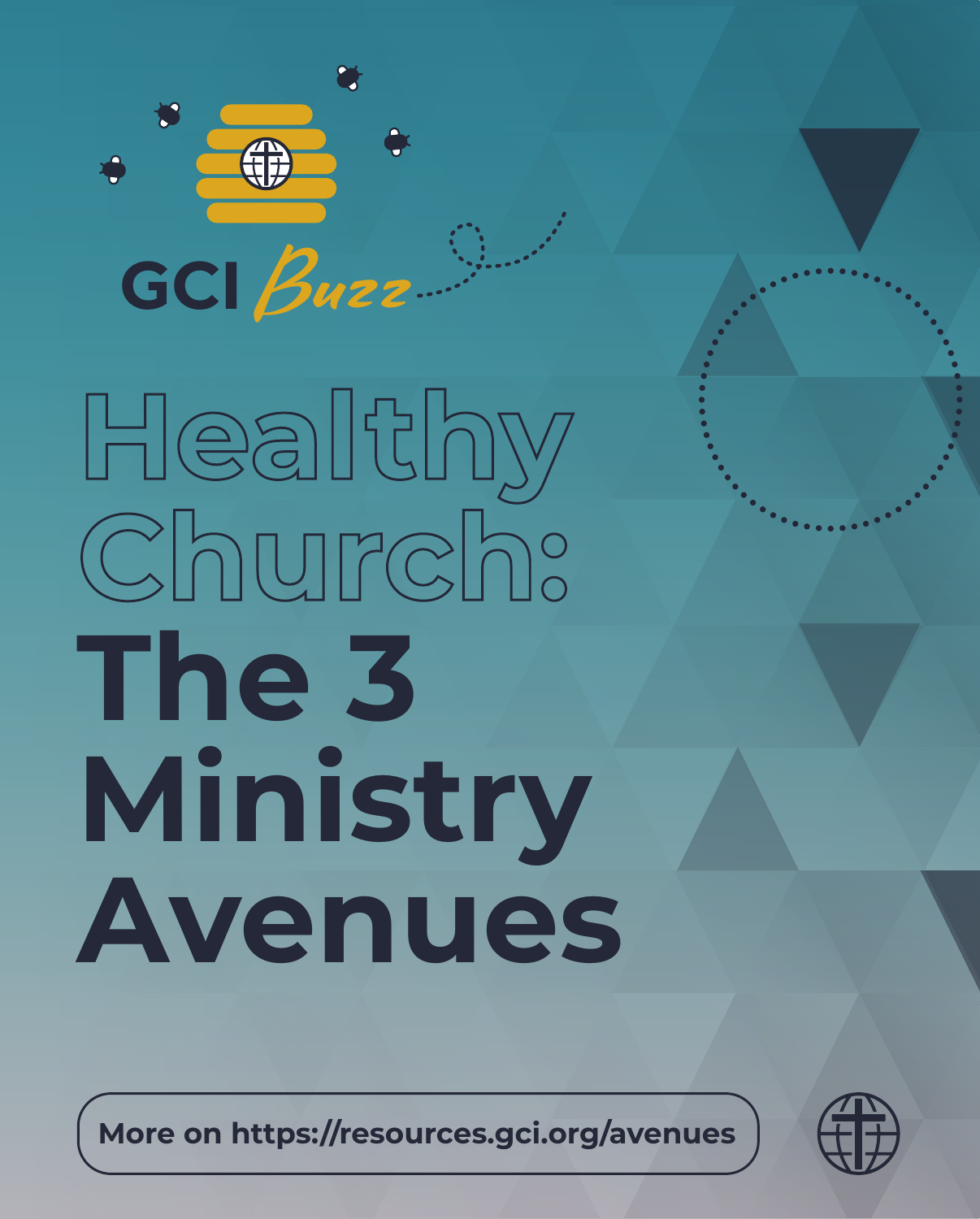

#### **av·e·nue /ˈavəˌn(y)ŌŌ/**

*noun*

**1. A broad road in a town or city, typically having trees at regular intervals along its sides.**

**2. A way of approaching a problem or making progress toward something.**

**Definitions from Oxford Languages**

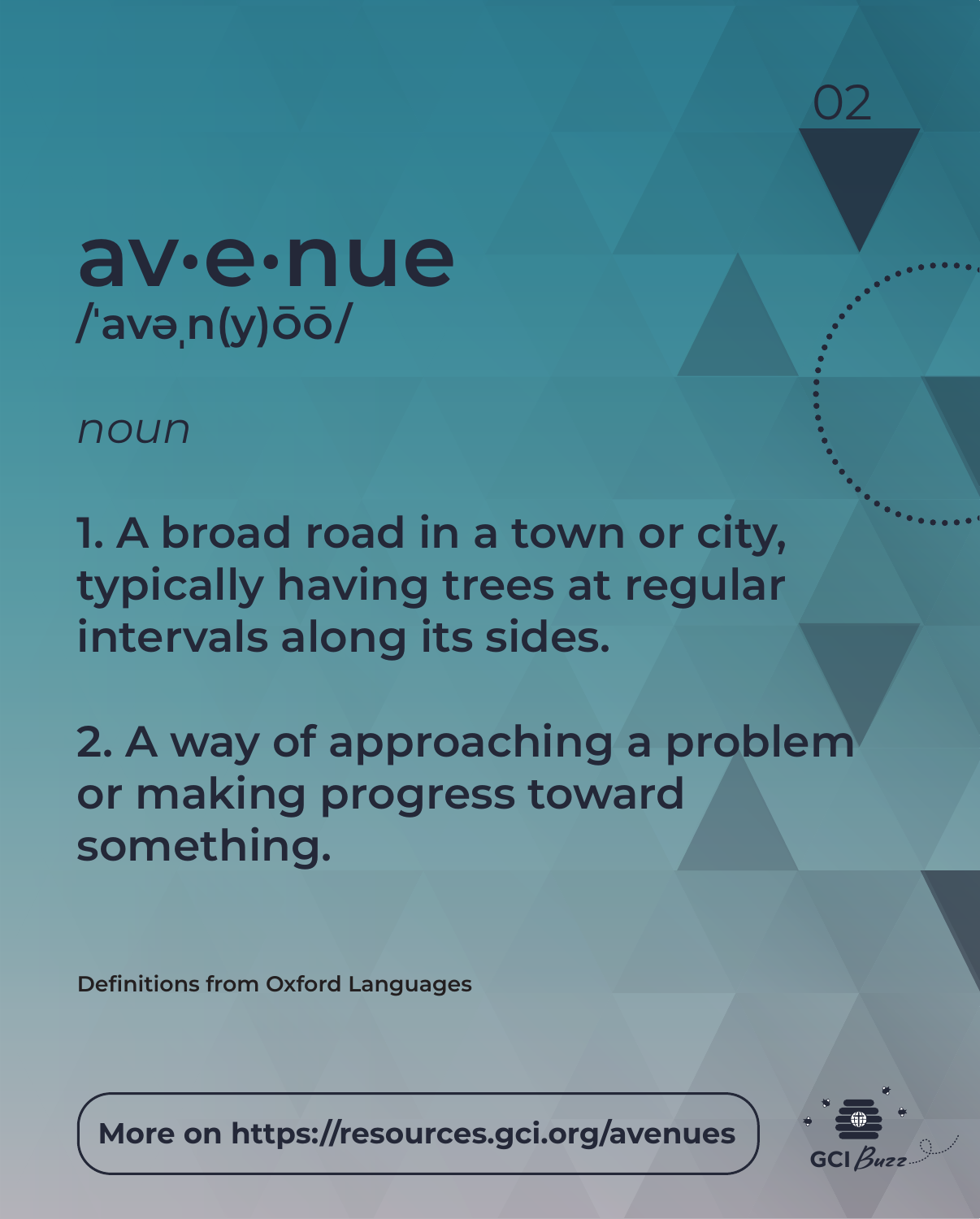

**GCI has 3 Avenues:** *Hope, Faith & Love.*

**Instead of experiencing the avenues as just new terminology, let's try to see them as words that reflect the journey on the road to our deeper "why" – the hope, faith and love we have in Jesus.**

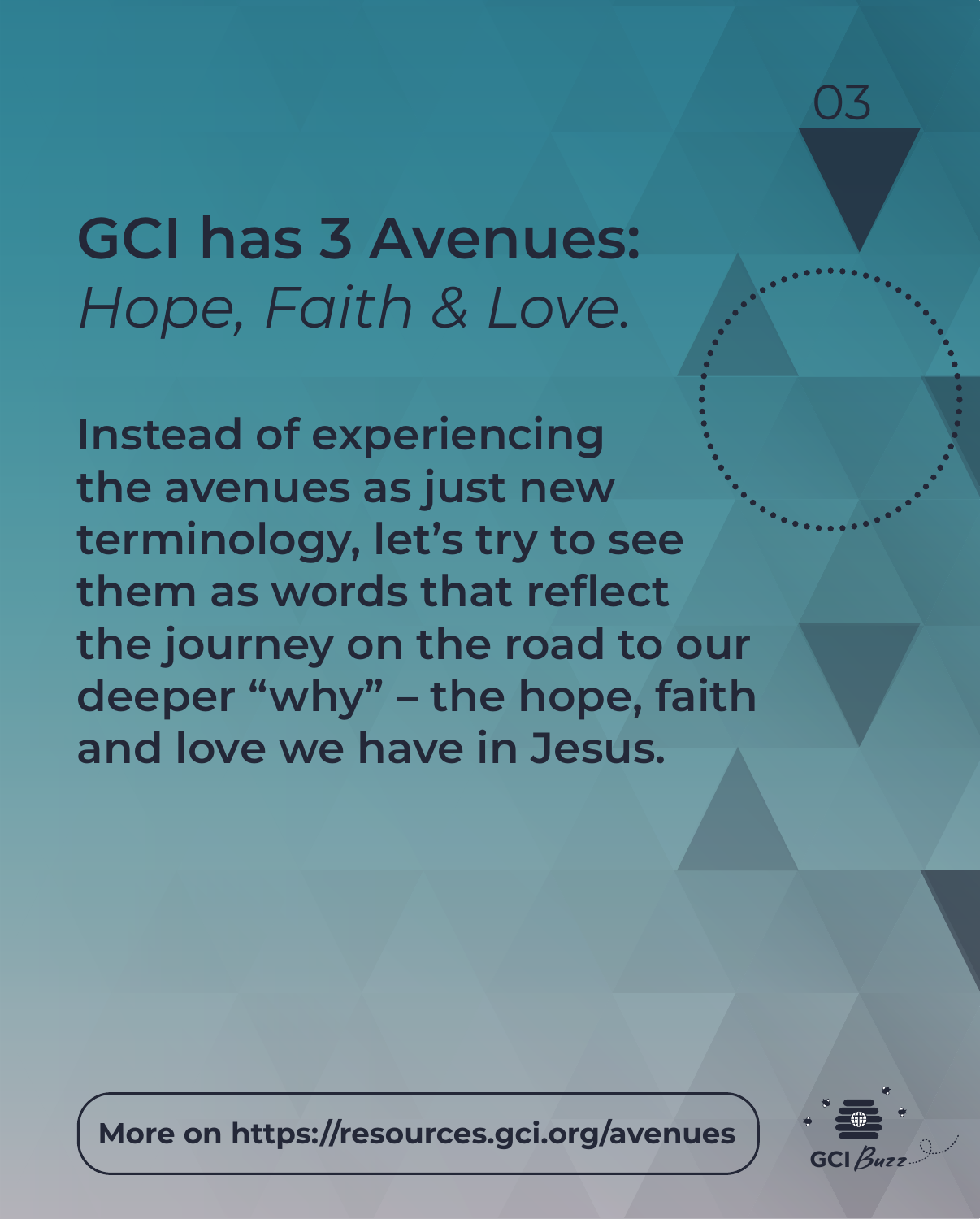

### **The Love Avenue:** *Witness*

**In a healthy church, leaders and members have stepped outside of the church and into the surrounding neighborhood to share the transforming love of Christ we have freely received. Joining Jesus as we go about our lives, his love daily compels us to look for ways to share his life with those we come in contact with. This leads to visitors and family members joining us in worship on a given Sunday.**

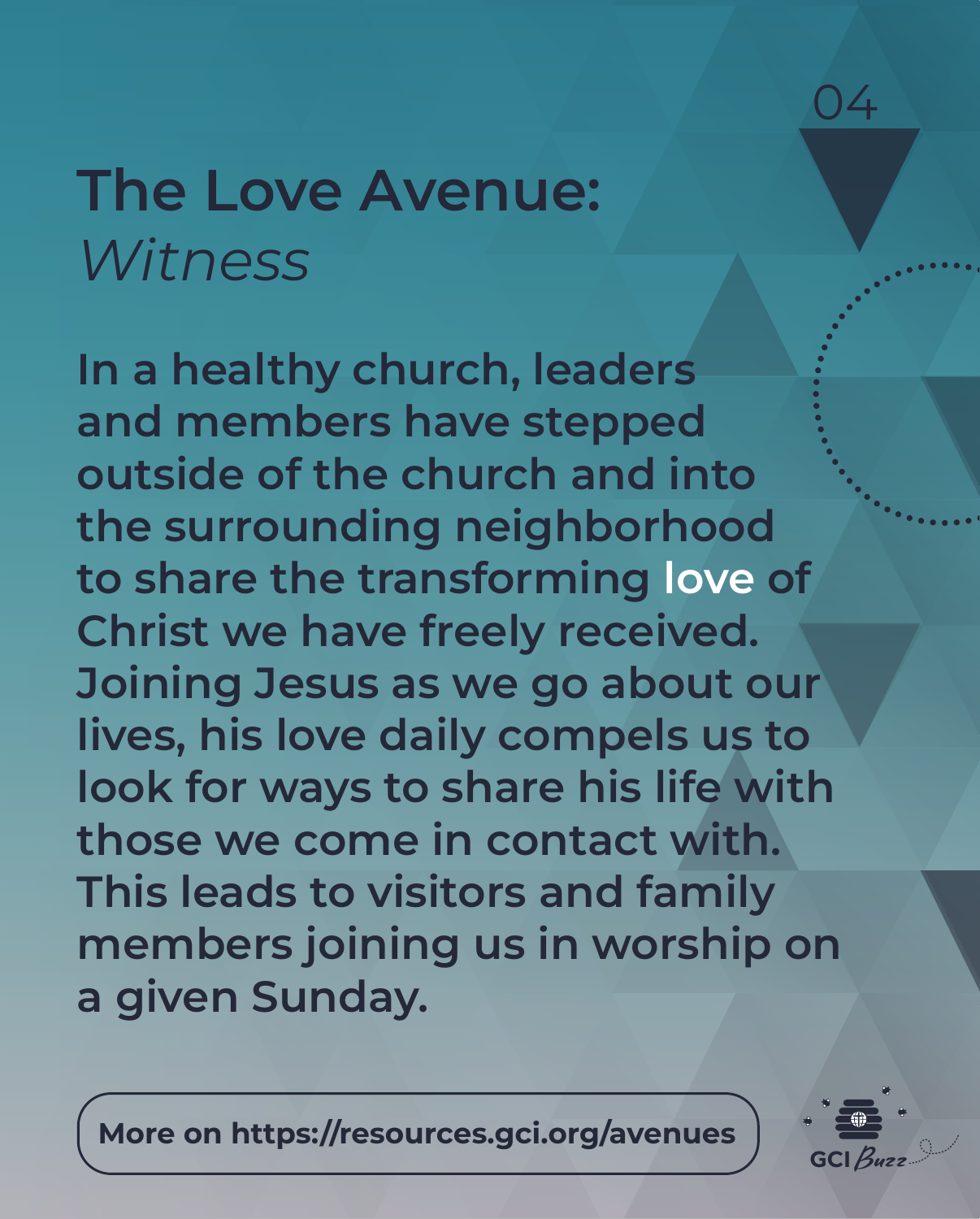

### **The Hope Avenue:** *Worship*

**Our weekly worship time should put people on the road to regularly experience and embrace the hope we have in Jesus. From the time a visitor gets out of a car in our parking lot to the time they pull into their driveway at home, they should find members facilitating their Spirit-led journey of worship, fellowship, inspiration, welcome and blessing.**

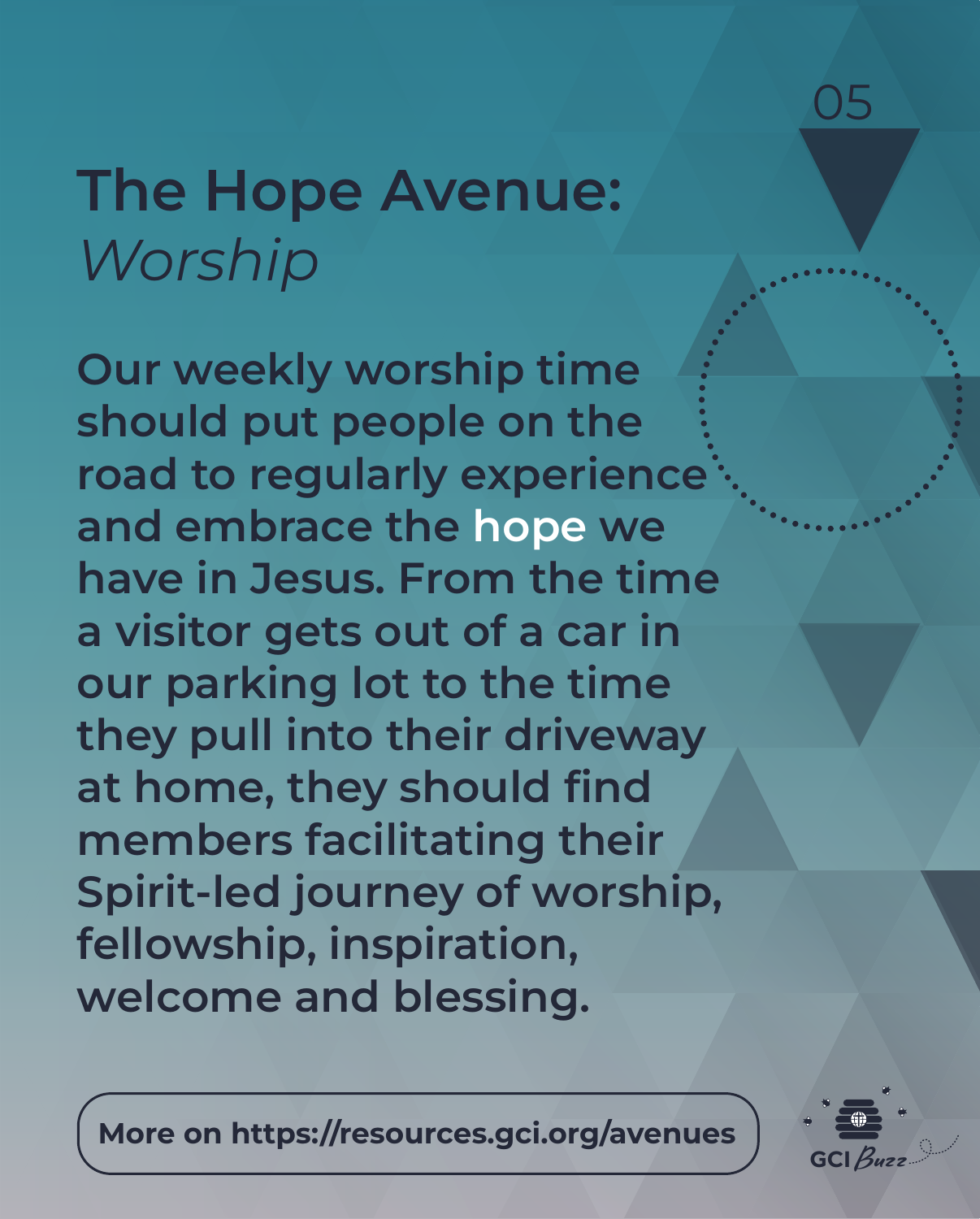

## **The Faith Avenue:** *Discipleship*

**Once these visitors have engaged with healthy leaders and congregations, the intentional pathway of life-onlife or connect group discipleship should lead them to an everdeepening faith walk with Jesus and other believers. The process makes sense and, as Paul pointed out, starts with "the greatest of these"—love.**